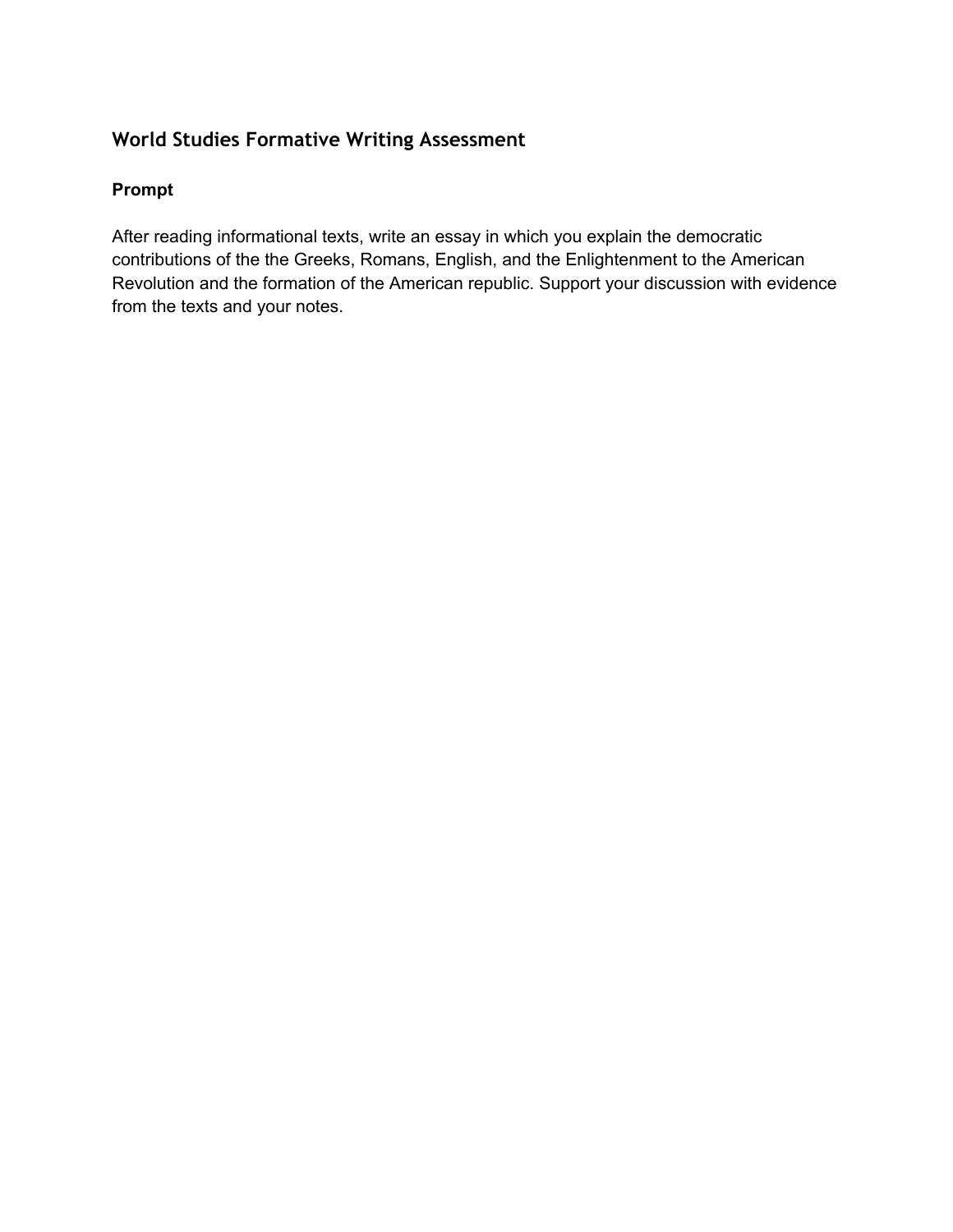#### **Source #1**

### **Excerpt of the "Funeral Oration" by Pericles**

As recorded by Thucydides in the History of the Peloponnesian War

Background Points on Pericles

• Pericles (490?429 B.C.) was a Greek politician who was a prominent leader in Athens during the period of Athenian democracy.

• His name is usually used to represent the golden period of Athenian history just prior to the Peloponnesian War.

• Note that it was under his leadership that a number of Athenian landmarks were constructed, most notably the Parthenon, built between 447 and 432 B.C.

"For our system of government does not copy the systems of our neighbors: we are a model to them, not they to us. Our constitution is called a democracy, because power rests in the hands not of the few but of the many. Our laws guarantee equal justice for all in their private disputes; and as for the election of public officials, we welcome talent to every arena of achievement, nor do we make our choices on the ground of class but on the grounds of excellence alone. And as we give free play to all in our public life, so we carry the same spirit into our daily relations with one another. We have no black looks or angry words for our neighbor if he enjoys himself in his own way, and we even abstain from little acts of churlishness that, though they do no mortal damage, leave hurt feelings in their wake. Open and tolerant in our private lives, in our public affairs we keep within the law. We acknowledge the restraint of reverence; we are obedient to those in authority and to the laws, especially to those that give protection to the oppressed and those unwritten laws of the heart whose transgression brings admitted shame. . . ."

*Source: Thucydides, History of the Peloponnesian War, trans. Rex Warner (London: Penguin, 1972).*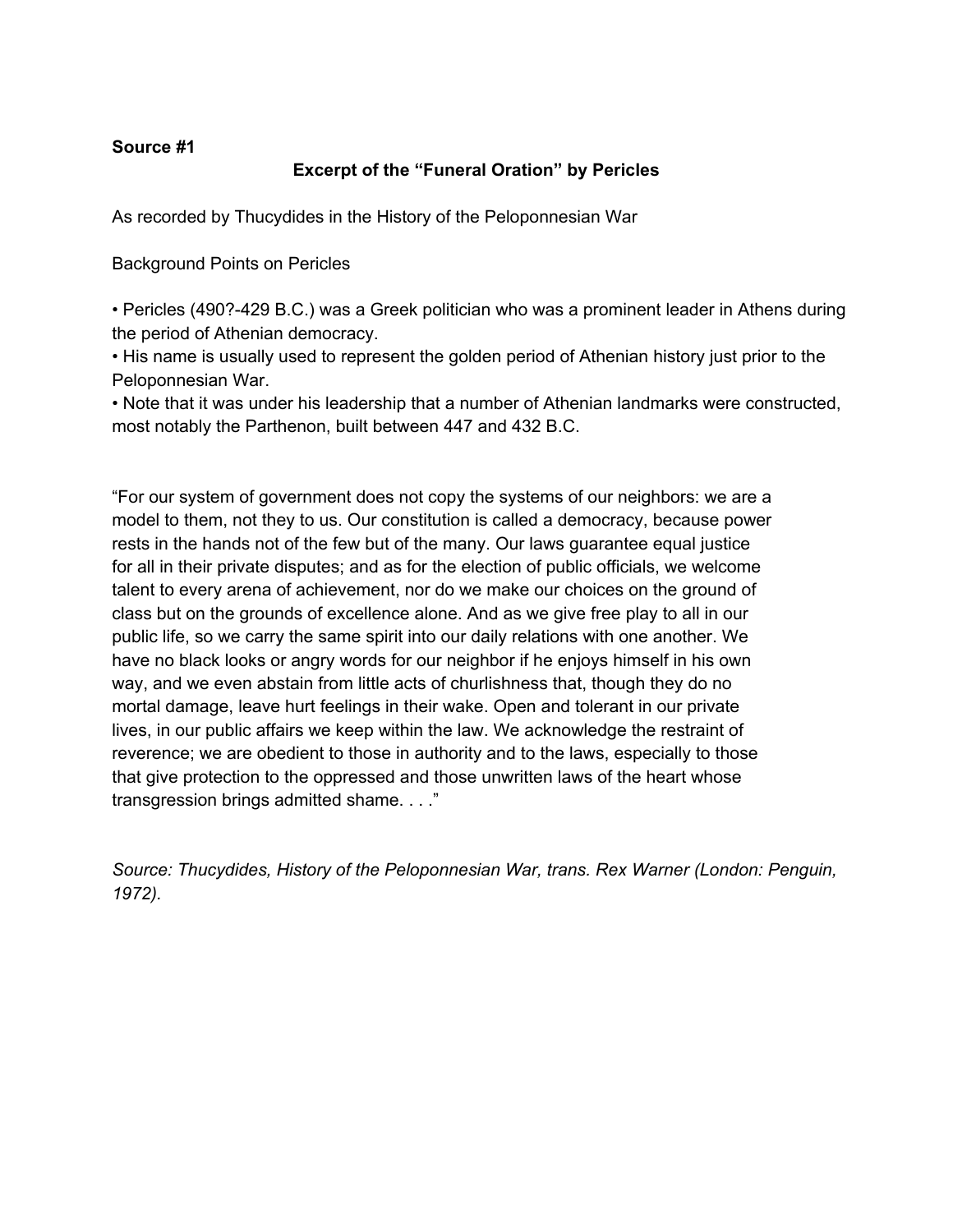**Source 2: The Roman Republic**

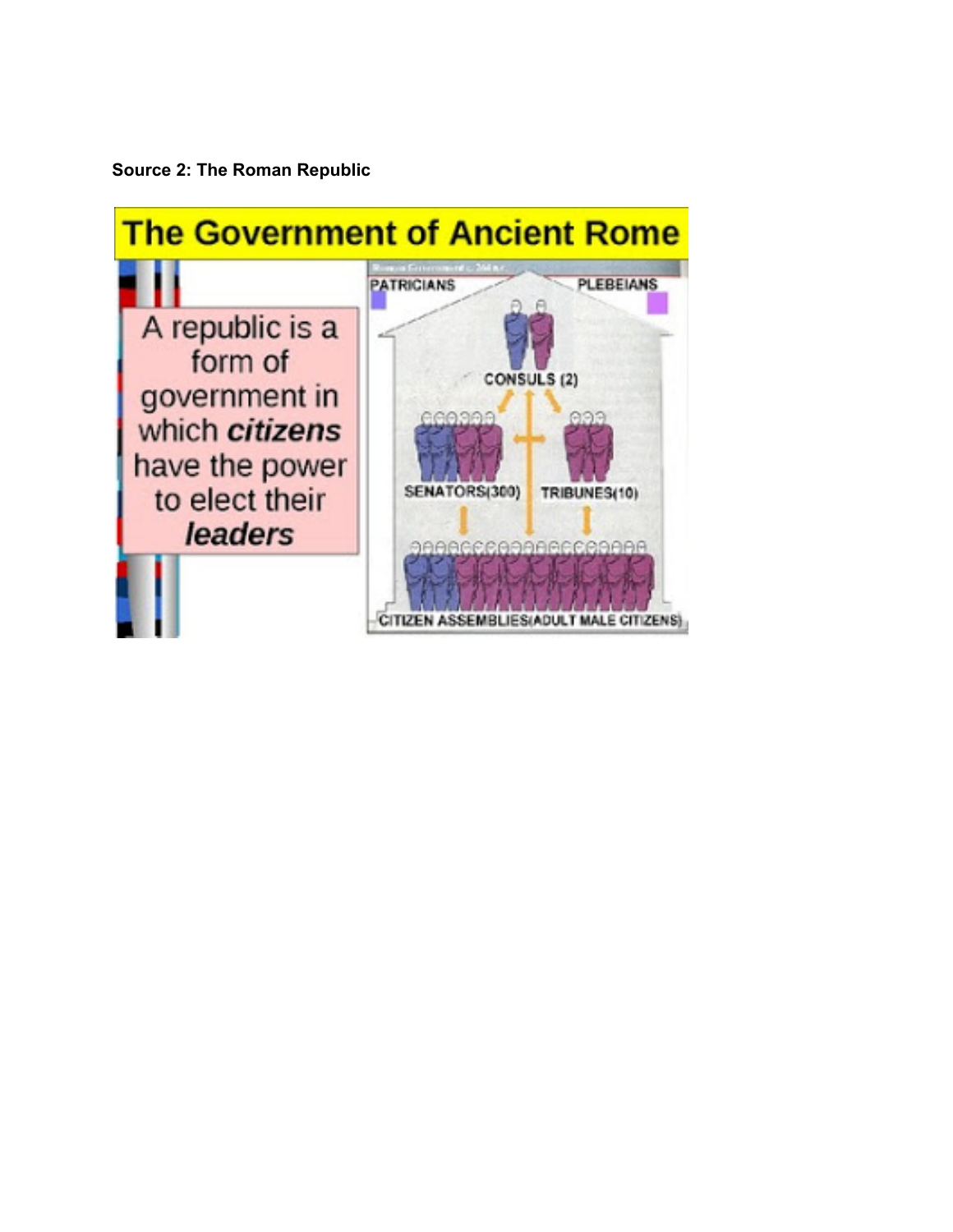### **Source #3**

## **The Magna Carta**

An important primary source is the Magna Carta, written nearly 800 years ago in England. The Magna Carta said that even the king was not above the law, and that he must respect the rights of others.

The Magna Carta was an agreement between England's King John and wealthy landowners called barons. In the 1200's, people feared that powerful kings would become tyrants and use their power against the people. The Magna Carta proclaimed that even the king had to follow the law. It also established basic rights that people could expect for themselves. It was the first time that an English king

had been forced to proclaim liberties for people under his rule.

It took more than the writing of the Magna Carta in 1215 to ensure the freedoms of all people.

The Magna Carta document had to be signed by different kings before the freedoms listed in it were considered part of the law of the land. Eventually, the freedoms extended beyond wealthy barons to everyday people.

### **To America**

The principles of the Magna Carta crossed the Atlantic Ocean with the earliest English colonists who settled in North America. These people had come to understand their basic rights under the Magna Carta in England. When they become colonists and had these rights violated by England, this led to the Revolutionary War (17751783).

The Magna Carta was written hundreds of years before the Declaration of Independence and the U.S. Constitution. But the writers of these newer documents used ideas from the Magna Carta. Its ideas about freedom helped shape the law and government of the United **States** 

*Source: Baxter, Roberta. The Magna Carta: Cornerstone of the Constitution.*